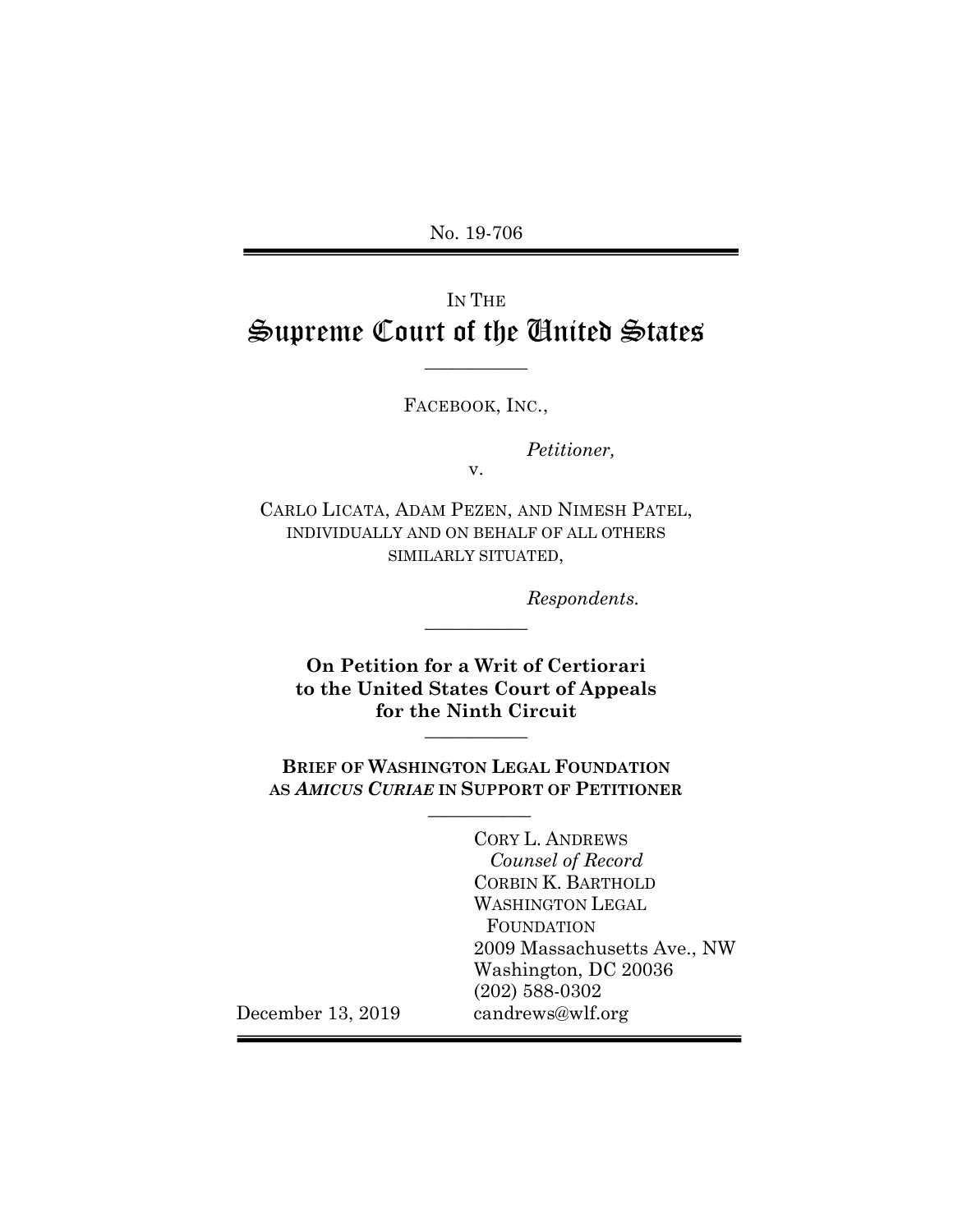# **QUESTION PRESENTED**

Whether a court can find Article III standing based on its conclusion that a statute protects a concrete interest, without determining that the plaintiff suffered a personal, real-world injury from the alleged statutory violation.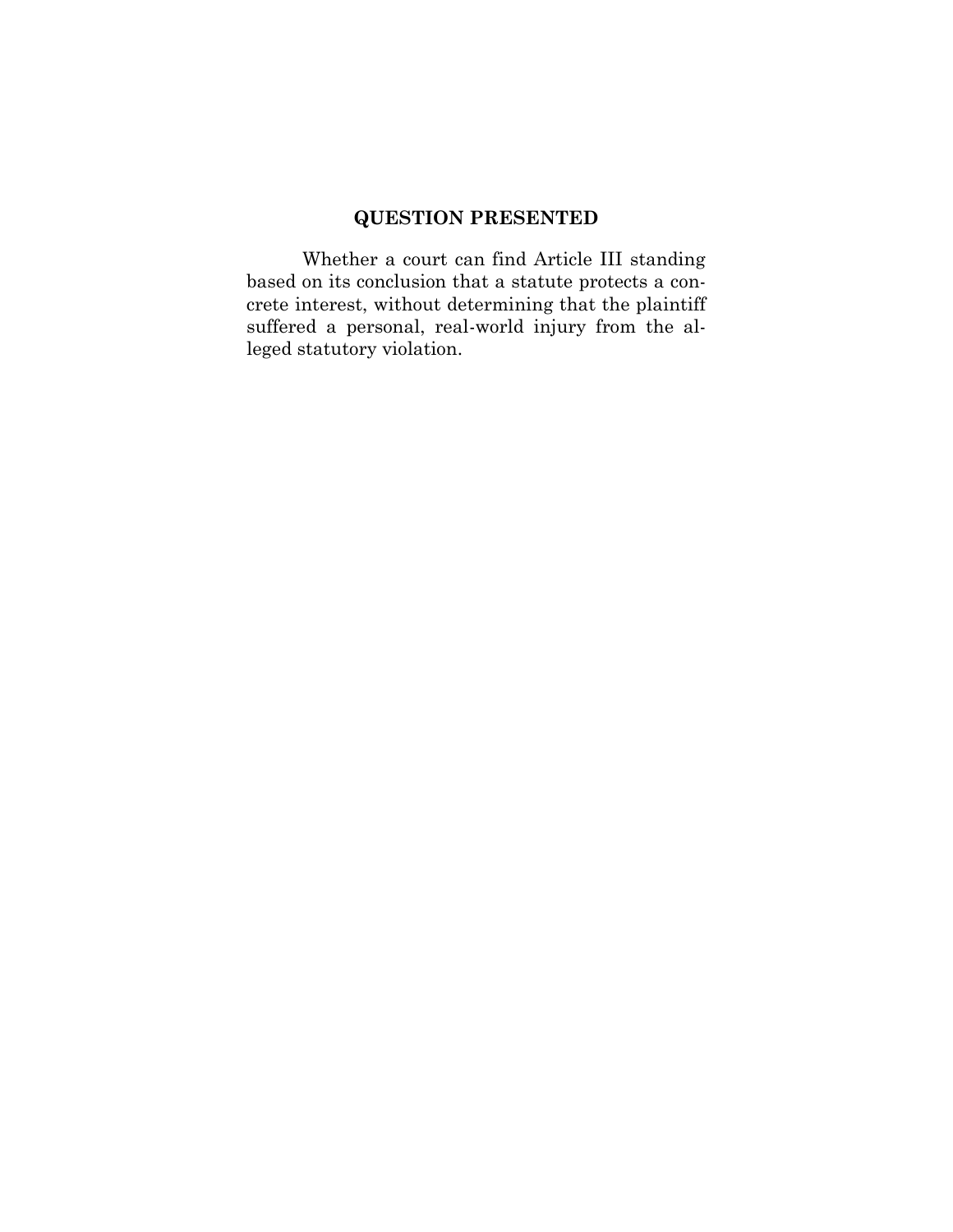## **TABLE OF CONTENTS**

| REASONS FOR GRANTING THE PETITION  6                                                                                                                   |
|--------------------------------------------------------------------------------------------------------------------------------------------------------|
| REVIEW IS NEEDED TO ENSURE THAT<br>I.<br>COURTS DO NOT INVENT AN AHISTORI-<br>CAL "PRIVACY" EXCEPTION TO ARTICLE<br>III'S INJURY-IN-FACT REQUIREMENT 6 |
| REVIEW IS NEEDED TO STEM THE TIDE<br>H.<br>OF ABUSIVE CLASS ACTIONS INVITED BY                                                                         |
|                                                                                                                                                        |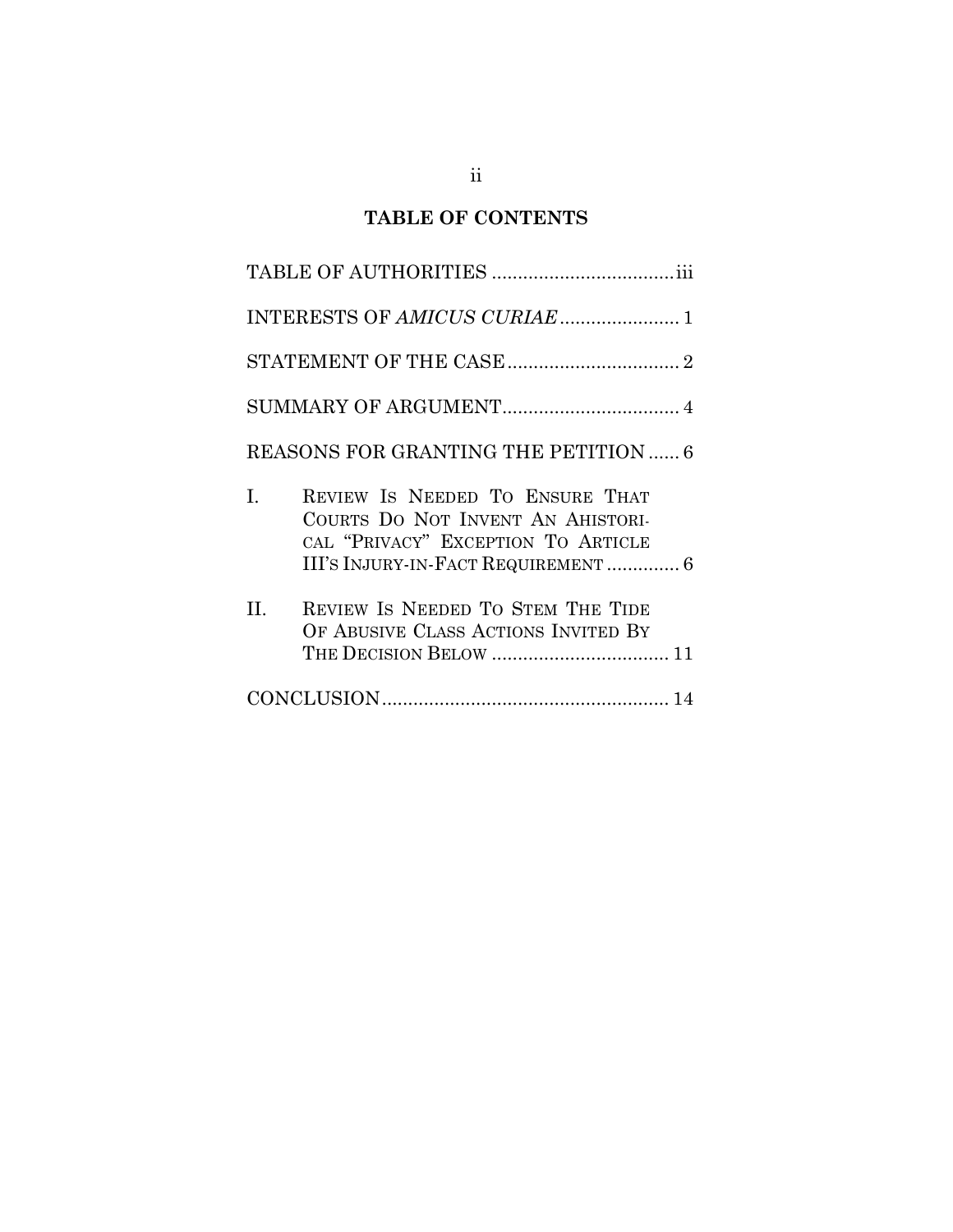## **TABLE OF AUTHORITIES**

# **Page(s)**

## **Cases:**

| Am. Express Co. v. Italian Colors Rest.,     |
|----------------------------------------------|
| AT&T Mobility LLC v. Concepcion,             |
| Burdeau v. McDowell,                         |
| California v. Hodari D.,                     |
| Clapper v. Amnesty Int'l USA,                |
| Coleman v. Miller,                           |
| Doe v. Chao,                                 |
| DOJ v. Reporters Comm. for Freedom of Press, |
| Parker v. Time Warner Entm't Co.,            |
| Ratner v. Chem. Bank N.Y. Trust Co.,         |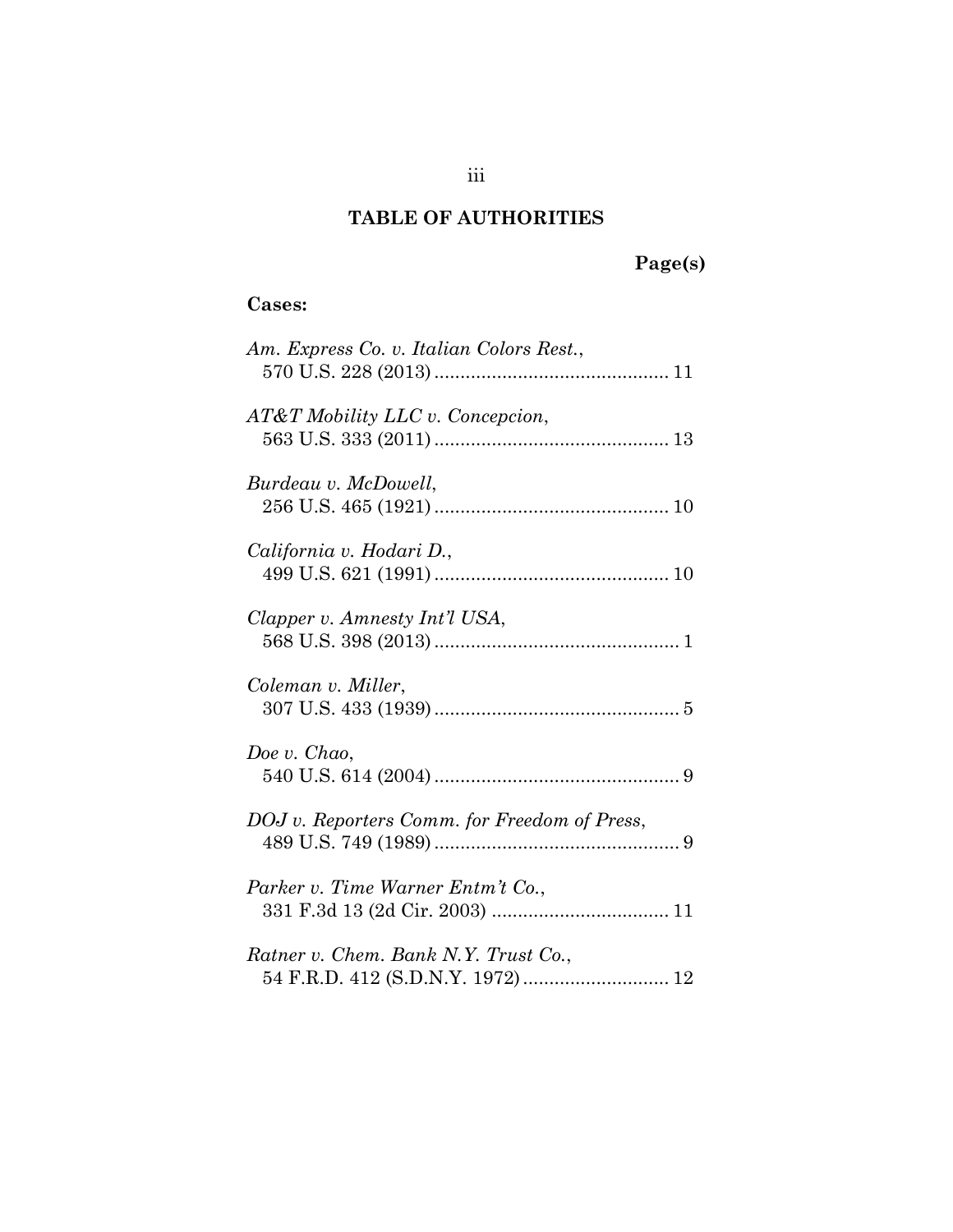| age(s) |  |
|--------|--|
|--------|--|

| Rivera v. Google,<br>366 F. Supp. 3d 998 1007 (N.D. Ill. 2018) 9                          |
|-------------------------------------------------------------------------------------------|
| Roberson v. Rochester Folding Box Co.,                                                    |
| Shady Grove Orthopedic Assocs., P.A., v.<br>Allstate Ins. Co., 559 U.S. 393 (2010) 11, 13 |
| Spokeo, Inc. v. Robins,                                                                   |
| Sprint Comme'ns Co. v. APCC Servs., Inc.,                                                 |
| Steel Co. v. Citizens for Better Env't,                                                   |
| Vermont Agency of Natural Resources v. United                                             |
| Wainright v. Home Office,                                                                 |
| <b>Statutes:</b>                                                                          |
| Illinois Biometric Information Privacy Act                                                |
| <b>Rules:</b>                                                                             |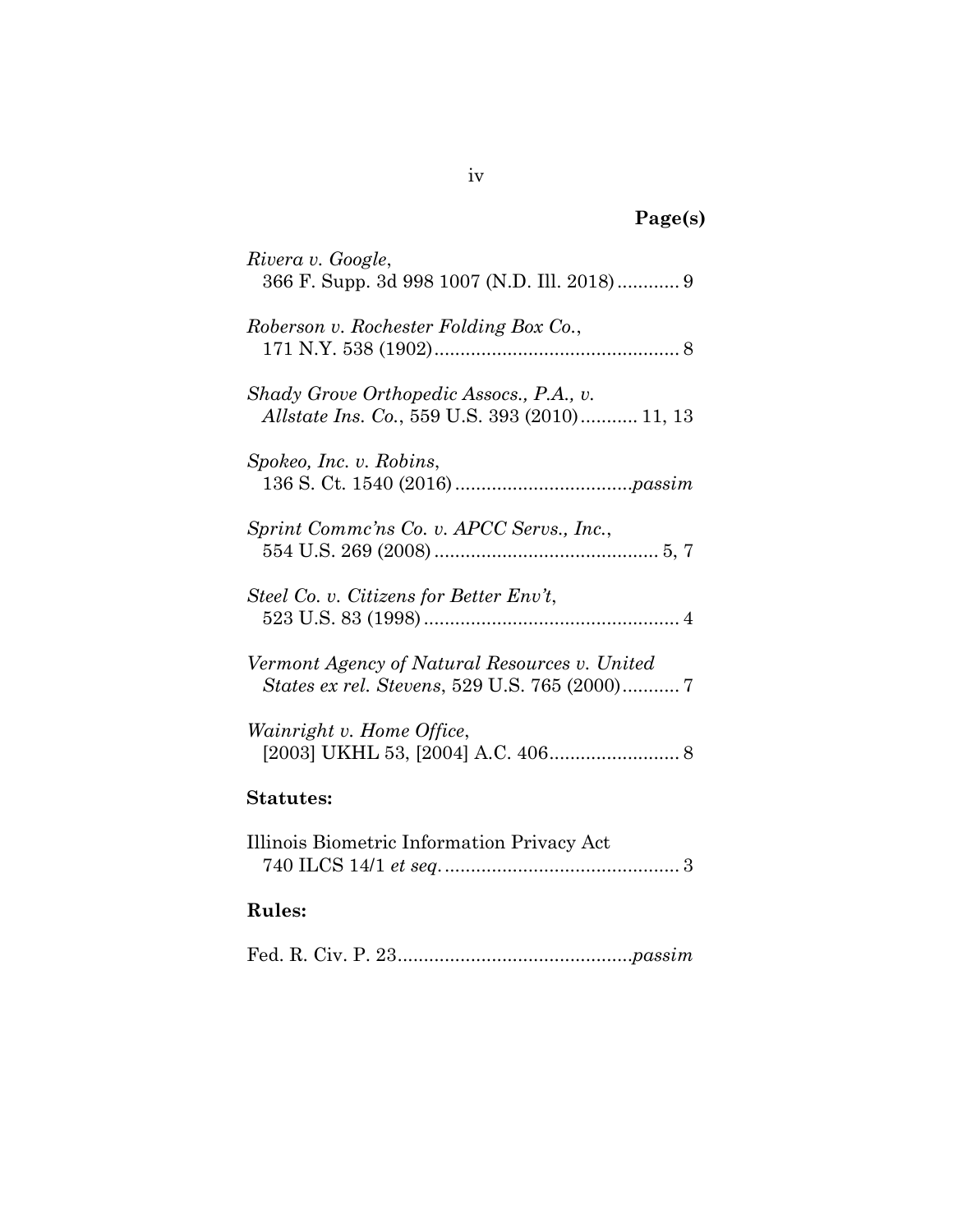# **Page(s)**

### **Other Authorities:**

| 2019 Carlton Fields Class Action Survey: Best<br>Practices in Reducing Cost and Managing<br>Risk in Class Action Litigation (2019)  13    |
|-------------------------------------------------------------------------------------------------------------------------------------------|
| Dorothy J. Glancy, The Invention of the Right to<br>Privacy, 21 Arizona L. Rev. 1 (1979)  10                                              |
| Ken Gormley, One Hundred Years of Privacy,                                                                                                |
| Richard A. Nagareda, Class Certification in<br>the Age of Aggregate Proof, 84 N.Y.U.L.                                                    |
|                                                                                                                                           |
|                                                                                                                                           |
| Shelia B. Scheuerman, Due Process Forgotten:<br>The Problem of Statutory Damages and Class<br>Actions, 74 Mo. L. Rev. 103 (2009)  11      |
| Victor E. Schwartz & Cary Silverman,<br>Common-Sense Construction of Consumer<br><i>Protection Acts</i> , 54 U. Kan. L. Rev. 1 (2005)  12 |
| Samuel D. Warren & Louis D. Brandeis,<br><i>The Right to Privacy</i> , 4 Harv. L. Rev. 193                                                |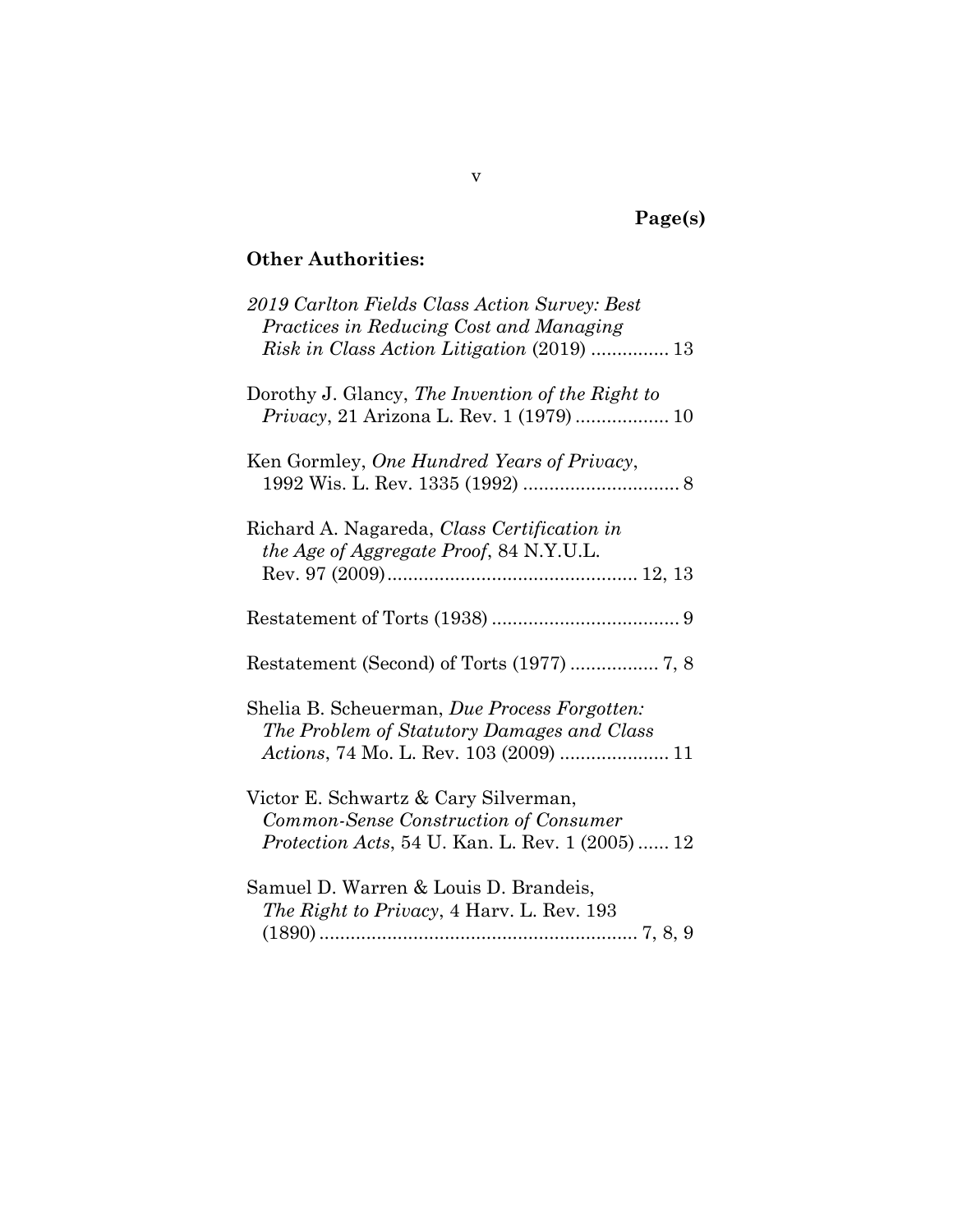### **INTERESTS OF** *AMICUS CURIAE\**

Washington Legal Foundation is a nonprofit, public-interest law firm and policy center with supporters nationwide. WLF promotes and defends free enterprise, individual rights, limited government, and the rule of law. It often appears here as an *amicus curiae* to urge the Court to confine the federal judiciary to deciding only true "Cases or Controversies" under Article III of the Constitution. *See, e.g.*, *Spokeo, Inc. v. Robins*, 136 S. Ct. 1540 (2016); *Clapper v. Amnesty Int'l USA*, 568 U.S. 398 (2013).

Article III requires a plaintiff invoking the jurisdiction of the federal courts to allege a "concrete" injury, not a "bare procedural violation," *Spokeo*, 136 S. Ct. at 1548, 1550. Yet if the decision below is left in place, plaintiffs in the Ninth Circuit may walk into federal court with no more than a bare statutory claim divorced from any real-world harm—so long as they frame that claim, however loosely, as a "privacy" violation. None of this Court's standing precedents blesses so diluted a view of Article III's injuryin-fact requirement.

Allowing a plaintiff who has suffered no actual harm to sue for statutory damages would carry the federal judiciary far beyond its traditional and prop-

 $\overline{a}$ 

<sup>\*</sup> No party's counsel authored any part of this brief. No person or entity, other than WLF and its counsel, contributed money for preparing or submitting this brief. At least ten days before the brief's due date, WLF notified all counsel of record of WLF's intent to file as *amicus curiae*. All parties have consented in writing to the filing of WLF's brief.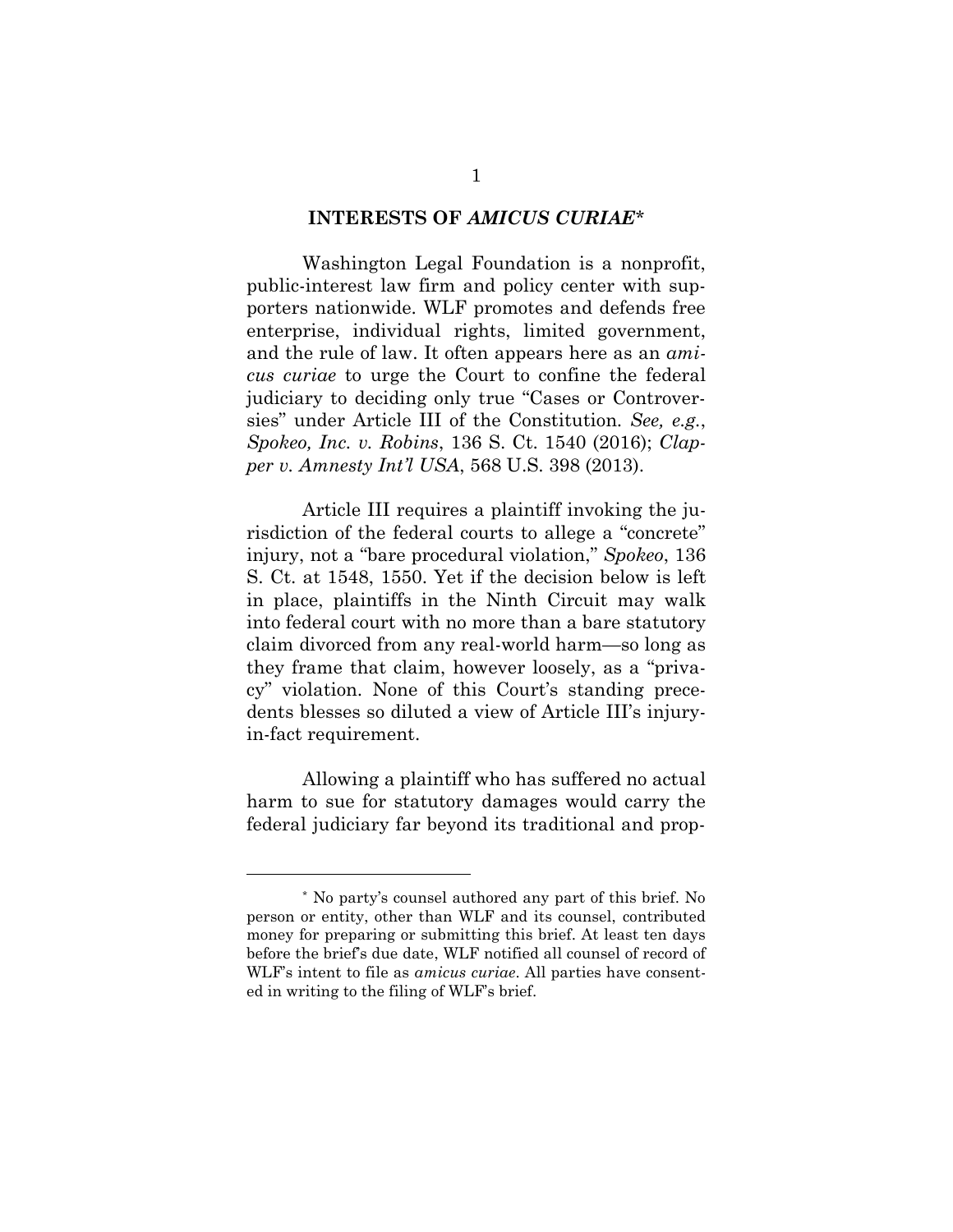er role of adjudicating concrete disputes and remedying real injuries.

The Ninth Circuit's decision not only deepens a circuit split on a recurring and important issue of constitutional law, but also contravenes this Court's standing jurisprudence by virtually eliminating the case-or-controversy requirement as a meaningful check on federal-court jurisdiction in privacy-related cases. WLF urges the Court to grant review and bar the door to inchoate privacy harms before no-injury class actions swarm the federal courts.

### **STATEMENT OF THE CASE**

Facebook is a social-networking service that allows its users to connect online and share content, including photos, with other Facebook friends. Pet. App. 5a. "Tag Suggestions," one of Facebook's optional features for photos, uses facial-recognition software to try to determine whether a user's uploaded photo includes one or more of her Facebook friends. *Id*. at 6a, 43a. If the software discerns that a user's uploaded photo likely includes one of that user's Facebook friends, Facebook may suggest a "tag" for that photo along with the friend's name and a link to that friend's Facebook page. *Id*. at 5a-6a. If the user approves the tag, the tagged friend receives notice of the tag and may "un-tag" herself. *Id*. Facebook does not share its facial-recognition data with any third party for any purpose. C.A. Appellant's Br. at 1, 9.

The respondents are Facebook users who agreed to Facebook's Data Policy when they signed up for Facebook. That Policy explains how Tag Sug-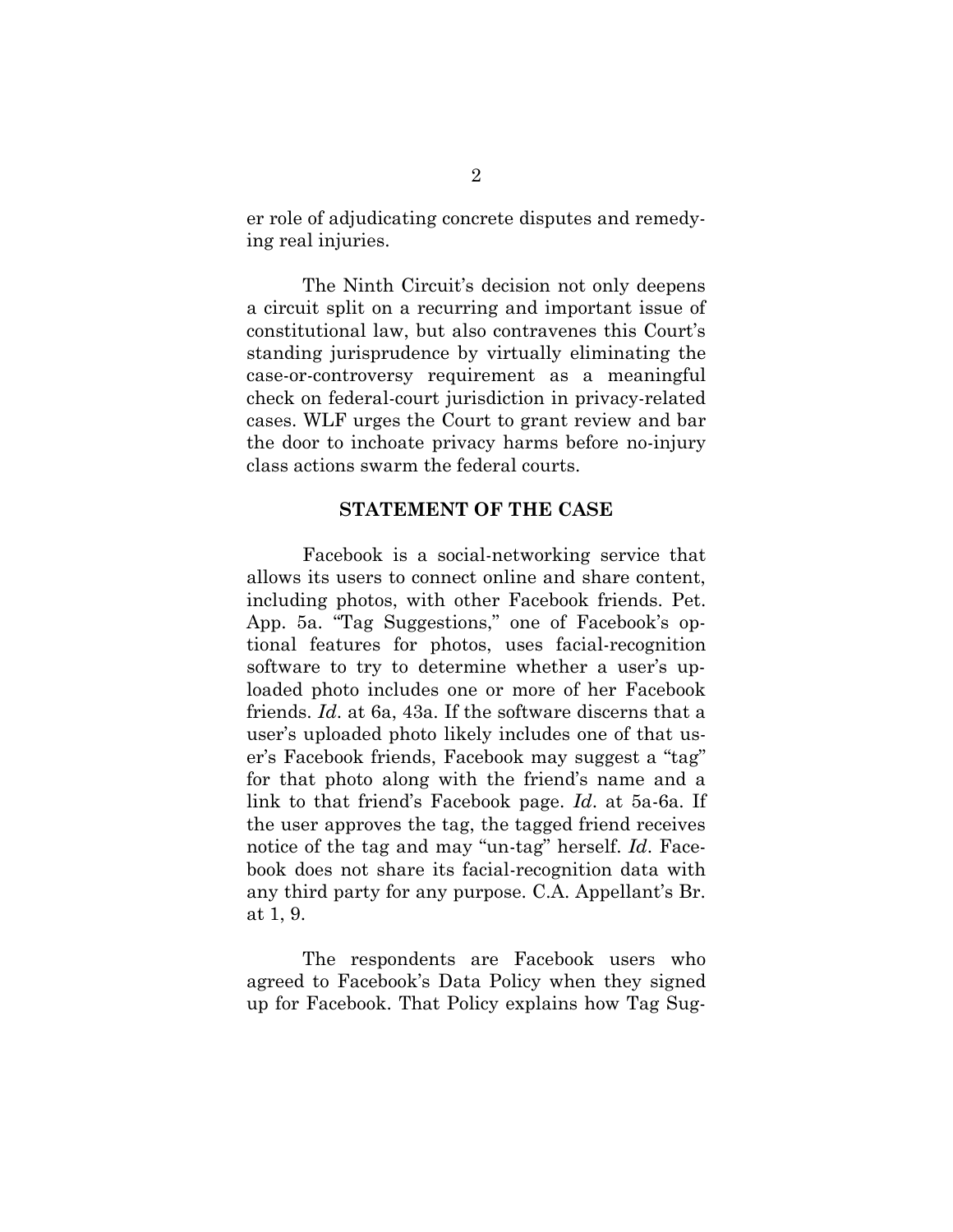gestions works and how a user can disable that feature, if desired. The respondents candidly admit that they have not been harmed by Tag Suggestions, a "nice feature" (in one respondent's words) that they continue to use. And no respondent claims he would have done anything differently had Facebook provided different disclosures.

Even so, the respondents sued Facebook under the Illinois Biometric Information Privacy Act (BIPA), 740 ILCS 14/1 *et seq.* While BIPA excludes from its sweep "information derived from" "photographs," the respondents allege that Facebook violated BIPA when it analyzed photos of them without giving them notice and without obtaining a written release. Pet. App. 7a. Desiring to represent a class of at least six million Illinois Facebook users, the respondents seek billions of dollars in damages. *Id*.

Contending that the respondents lack a concrete, "real-world" harm to satisfy Article III standing, Facebook moved to dismiss. Pet. App. 28a-29a. The district court denied that motion, deciding that depriving the respondents of "procedures that protected privacy interests" suffices as an Article III injury, even "without any attendant embarrassment, job loss, stress, or other additional injury." Pet. App. 37a. After the district court certified the respondents' proposed class under Rule 23(b)(3), the Ninth Circuit granted Facebook's Rule 23(f) petition for interlocutory review.

The Ninth Circuit affirmed, holding that because BIPA's statutory provisions "implicate privacy concerns," they are "substantive" and not procedural. Pet. App. 20a-21a. Invoking the "common law roots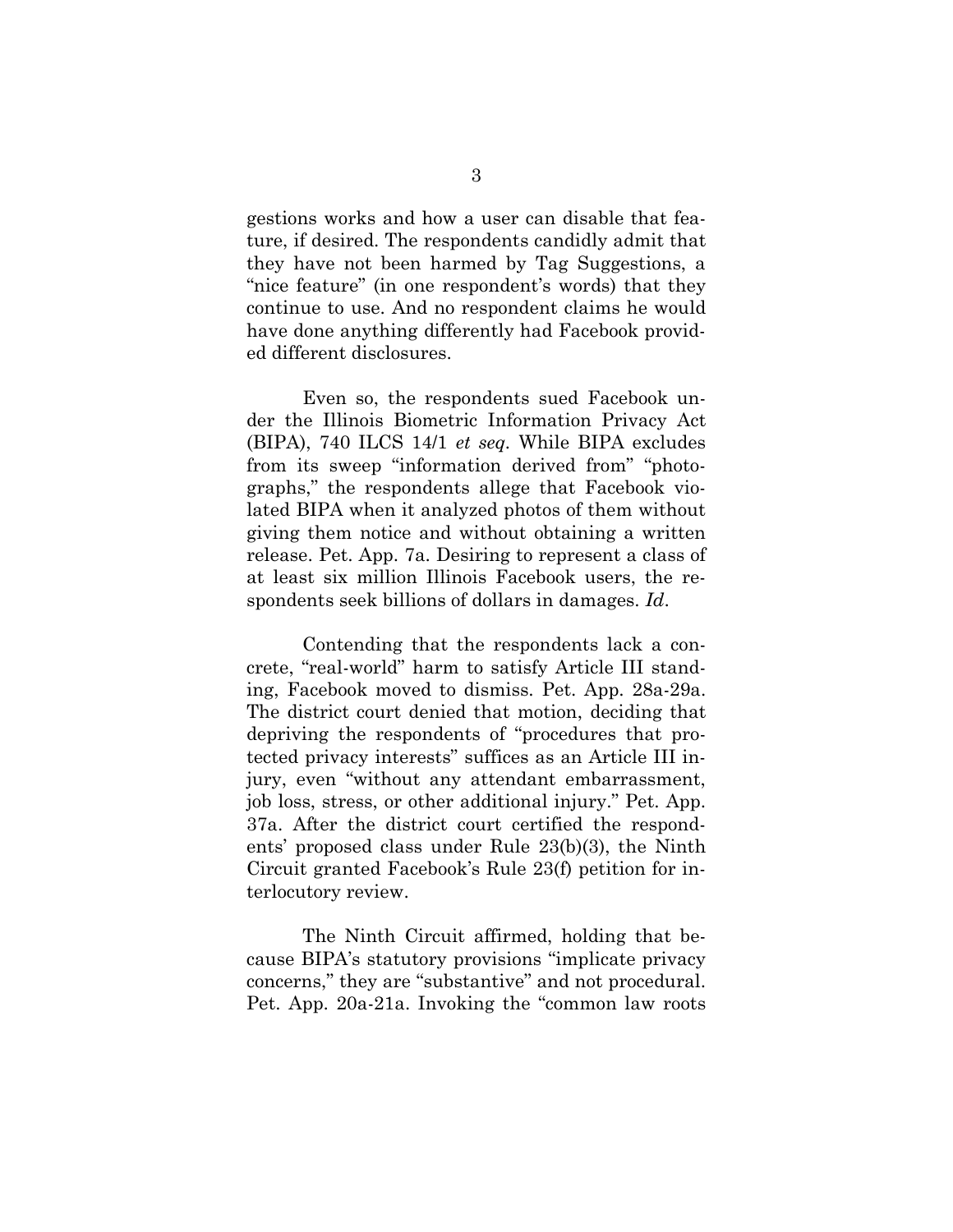of the right to privacy," the panel opined that BIPA protects one's inherent "right not to be subject to the collection and use" of "biometric data." *Id*. at 15a, 21a. The appeals court explained that *any* alleged BIPA violation "necessarily" harms the respondents' "substantive privacy interests." *Id*. at 21a.

#### **SUMMARY OF ARGUMENT**

To satisfy Article III's standing threshold, a plaintiff must "'[f]irst and foremost"' show that she suffered "an injury in fact" that is both "concrete and particularized." *Spokeo*, 136 S. Ct. at 1547-48 (quoting *Steel Co. v. Citizens for Better Env't*, 523 U.S. 83, 103 (1998)). Although the respondents concede they suffered no real injury and incurred no actual harm, the Ninth Circuit held that they satisfied Article III's injury-in-fact requirement simply by alleging a statutory violation under Illinois law. Under the panel's reasoning, a plaintiff may sue in federal court for a privacy violation under BIPA even if no public disclosure occurred and even if he knowingly shared the information at issue.

But every injury in law is not an injury in fact. A plaintiff cannot plead his way into federal court merely by alleging a statutory violation "divorced from any concrete harm." *Spokeo*, 136 S. Ct. at 1549. Nor can any legislature "erase Article III's standing requirements by statutorily granting the right to sue to a plaintiff who would not otherwise have standing" under Article III. *Id*. at 1547-48. Rather, a claimed injury to a statutorily conferred right "must actually exist"; it cannot be merely "abstract." *Id.* at 1548.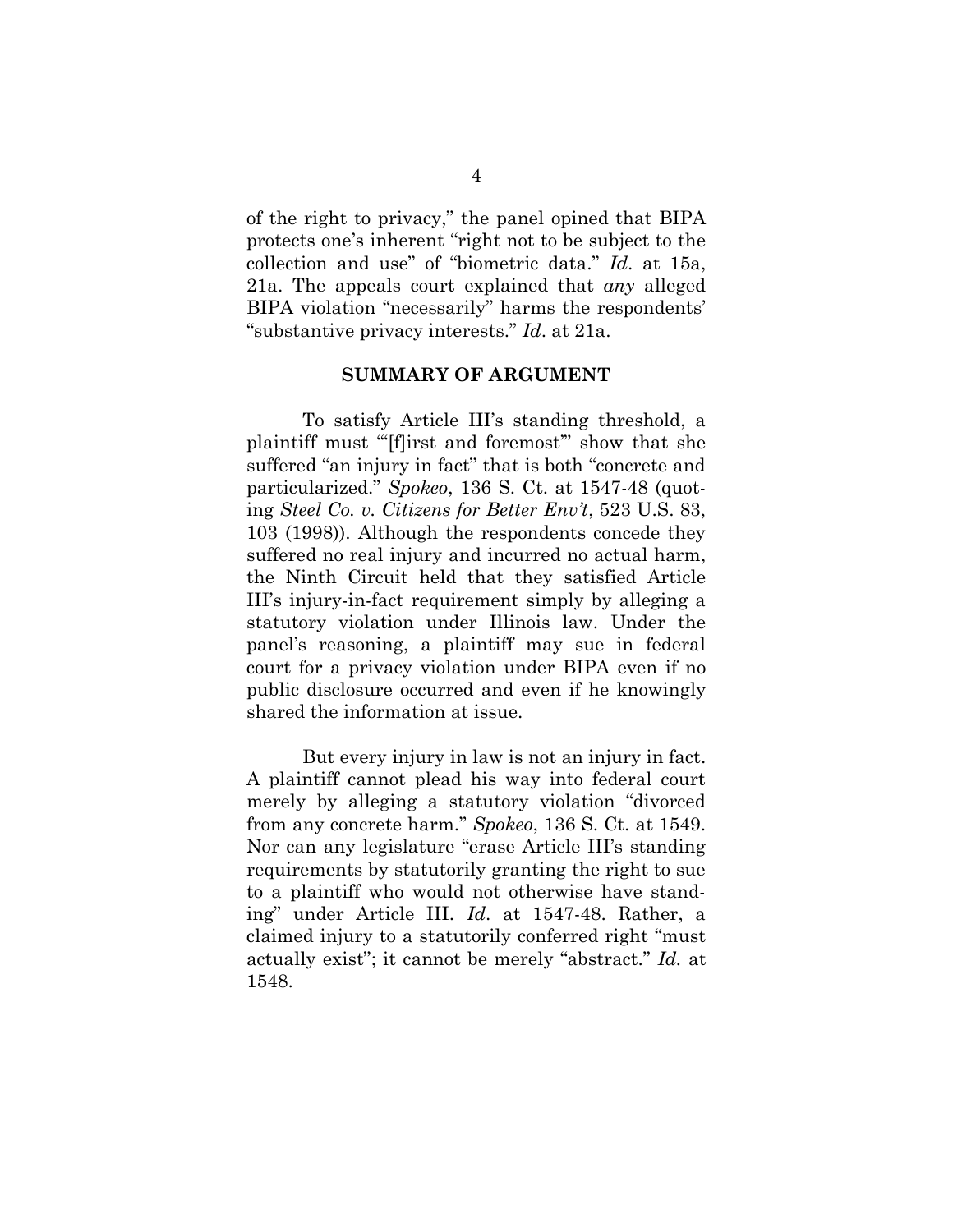As Facebook's petition explains, the decision below sweeps aside this Court's rigorous approach to Article III standing. By allowing respondents to avoid *Spokeo*'s requisite real-world harm simply by invoking abstract privacy concerns coupled with an alleged statutory violation, the Ninth Circuit's holding contradicts this Court's precedents, widens an entrenched circuit split, and invites an avalanche of no-injury litigation. We write to elaborate on just how badly the Ninth Circuit mangled its historical analysis and to explain why the panel's departure from settled law will invite great mischief.

*First*, this Court has instructed lower courts deciding whether a plaintiff's alleged harm satisfies Article III to look in part to history—to the harms redressable by traditional remedies available at the time of the Constitutional Convention. The panel below made a hash of that analysis, declaring that a BIPA violation automatically satisfies Article III standing simply because privacy is generally at stake. Although the Ninth Circuit admits that the "common law roots of the right to privacy" were "first articulated in the 1890s," this Court's standing jurisprudence requires an inquiry that reaches much further back. A court must look to the "familiar operations of the English judicial system and its manifestations on this side of the ocean *before* the Union." *Sprint Commc'ns Co. v. APCC Servs., Inc.*, 554 U.S. 269, 274-75 (2008) (quoting *Coleman v. Miller*, 307 U.S. 433, 460 (1939)) (emphasis added). The Ninth Circuit's proclaimed "right not to be subject to the collection and use" of "biometric data," Pet. App. 21a, is of far more recent vintage.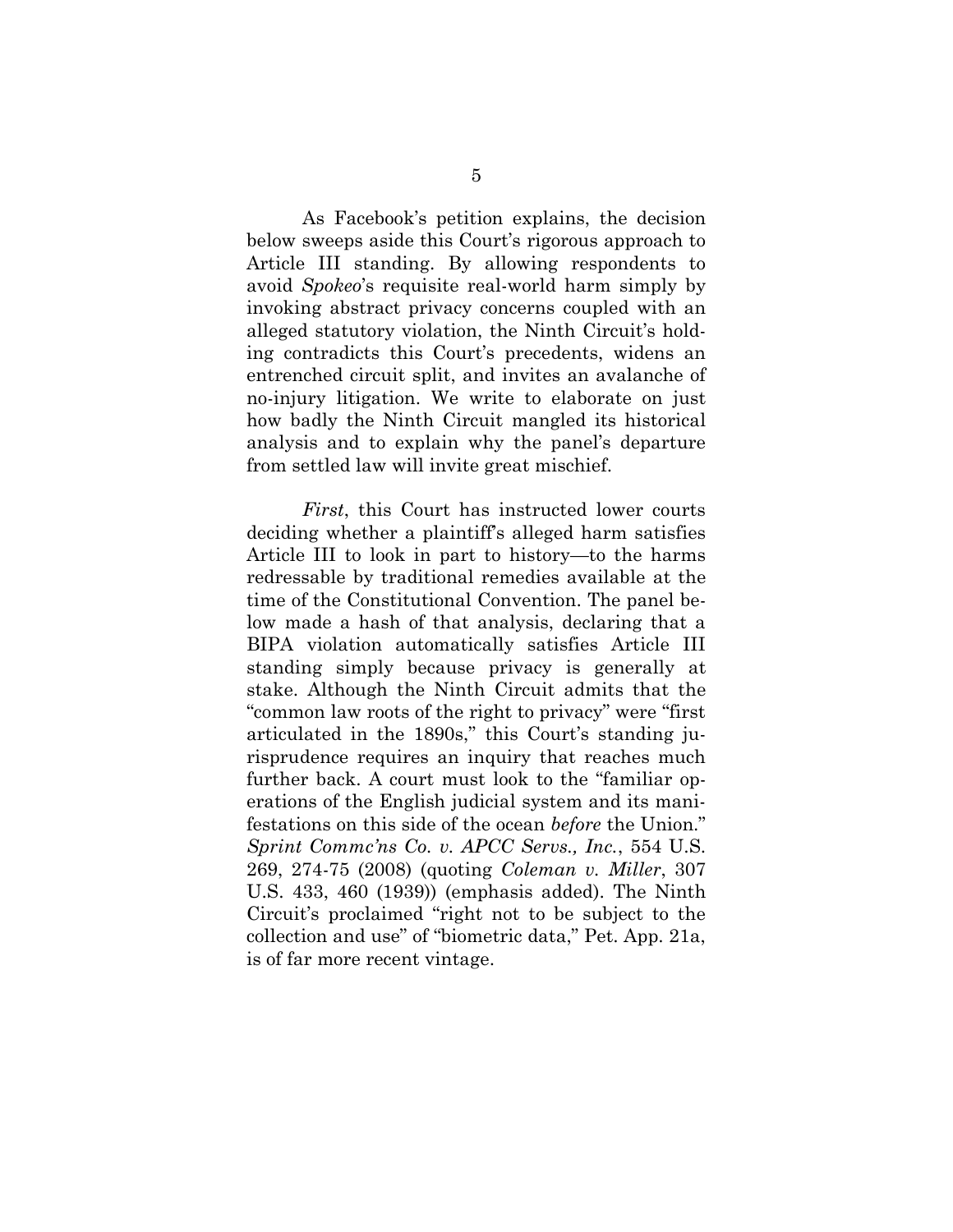*Second*, allowing plaintiffs to aggregate statutory damages under Rule 23 without the need to prove an injury in fact radically transforms the class action from a device designed to avoid the inefficiencies of trying the same claims repeatedly to a device that unfairly alters the parties' substantive rights. Because so few companies are willing to risk incurring a multi-billion-dollar judgment, no-injury class actions allow plaintiffs to extract enormous settlements without proving the merits of their claims. If the decision below becomes the final word on Article III standing for privacy injuries in the Ninth Circuit, the floodgates will be opened to every manner of baseless privacy class action.

### **REASONS FOR GRANTING THE PETITION**

**I. REVIEW IS NEEDED TO ENSURE THAT COURTS DO NOT INVENT AN AHISTORICAL "PRIVACY" EXCEPTION TO ARTICLE III'S IN-JURY-IN-FACT REQUIREMENT.**

Article III standing requires proof of a "concrete injury" even "in the context of a statutory violation." *Spokeo*, 136 S. Ct. at 1549. A plaintiff cannot, for example, "allege a bare procedural violation, divorced from any concrete harm, and satisfy the injury-in-fact requirement of Article III." *Id*. But that is precisely what the decision below has allowed the respondents to do.

The Ninth Circuit says that violating any statute that "implicate[s] privacy concerns" constitutes an Article III injury. Pet. App. 18a. To justify its holding, the panel badly misreads, then misapplies, *Spokeo*'s emphasis on "historical practice." *Id*.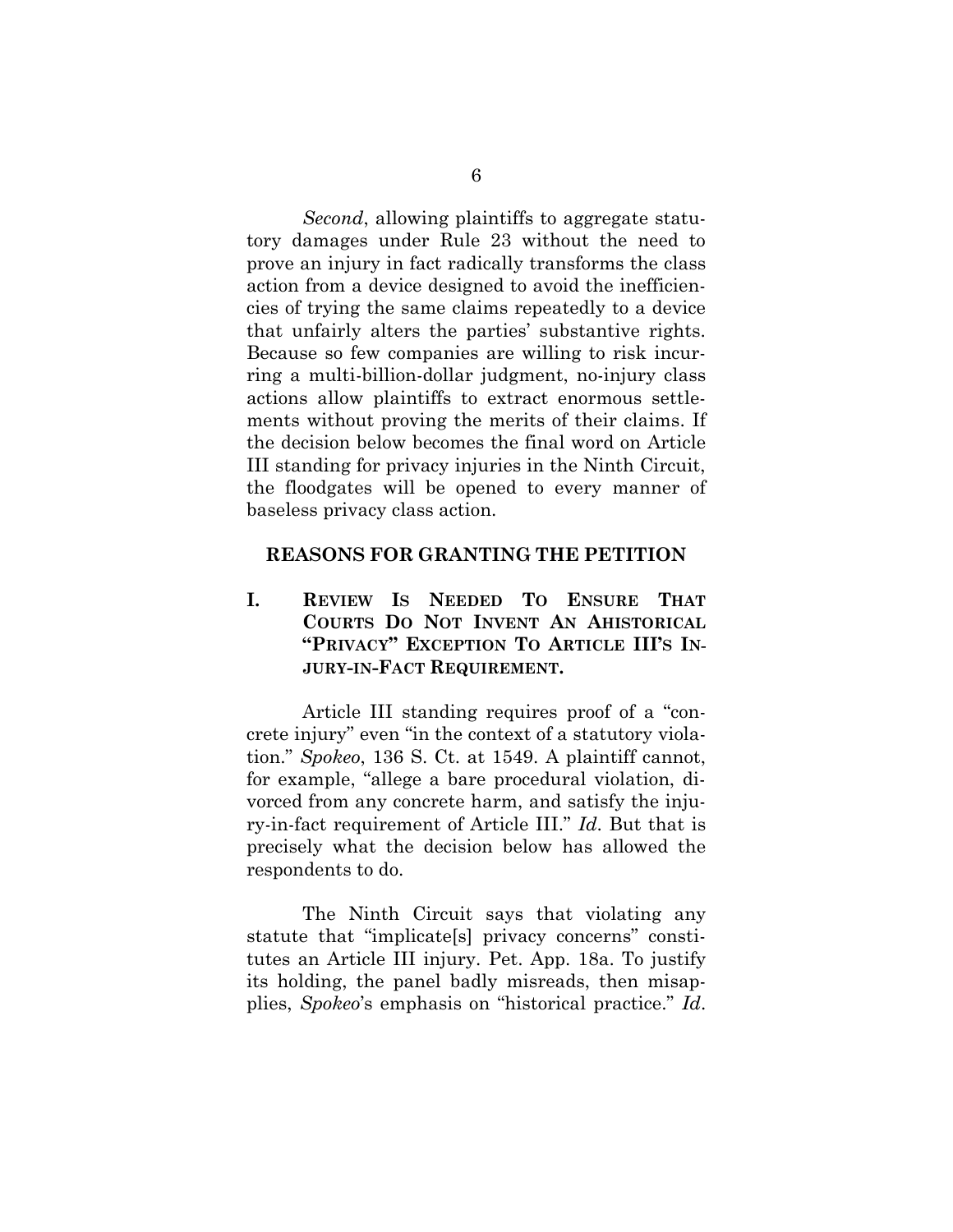General "privacy rights," the panel says, "have long been regarded 'as providing a basis for a lawsuit.'" Op. 14 (quoting *Spokeo*, 136 S. Ct. at 1549). According to the Ninth Circuit, the "common law roots of the right to privacy" were "first articulated in the 1890s" in Warren and Brandeis's "influential law review article." *Id.* (citing Samuel D. Warren & Louis D. Brandeis, *The Right to Privacy*, 4 Harv. L. Rev. 193, 198 (1890)). "Soon" after that article appeared, "the existence of a right to privacy [was] recognized in the great majority of the American jurisdictions that have considered the question." Op. 15 (citing Restatement (Second) of Torts § 652A cmt. a. (1977)).

But in clarifying Article III's injury-in-fact standard, *Spokeo* confirms that the only "historical practice" that matters is whether the plaintiff's alleged harms were legally cognizable *at the time* Article III was ratified. That is why *Spokeo* cites *Vermont Agency of Natural Resources v. United States ex rel. Stevens*, 529 U.S. 765, 774-77 (2000), which looked to "the long tradition of *qui tam* actions in England and the American Colonies," during the time "immediately before and after the framing of the Constitution."

In crafting Article III, the Framers drew on "what were to them the familiar operations of the English judicial system and its manifestations on this side of the ocean before the Union." *Sprint Commc'ns Co.*, 554 U.S. at 274-75 (internal citation and quotation omitted). In evaluating Article III standing, then, courts must look to whether an alleged statutory injury "has a close relationship to a harm that has traditionally been regarded as provid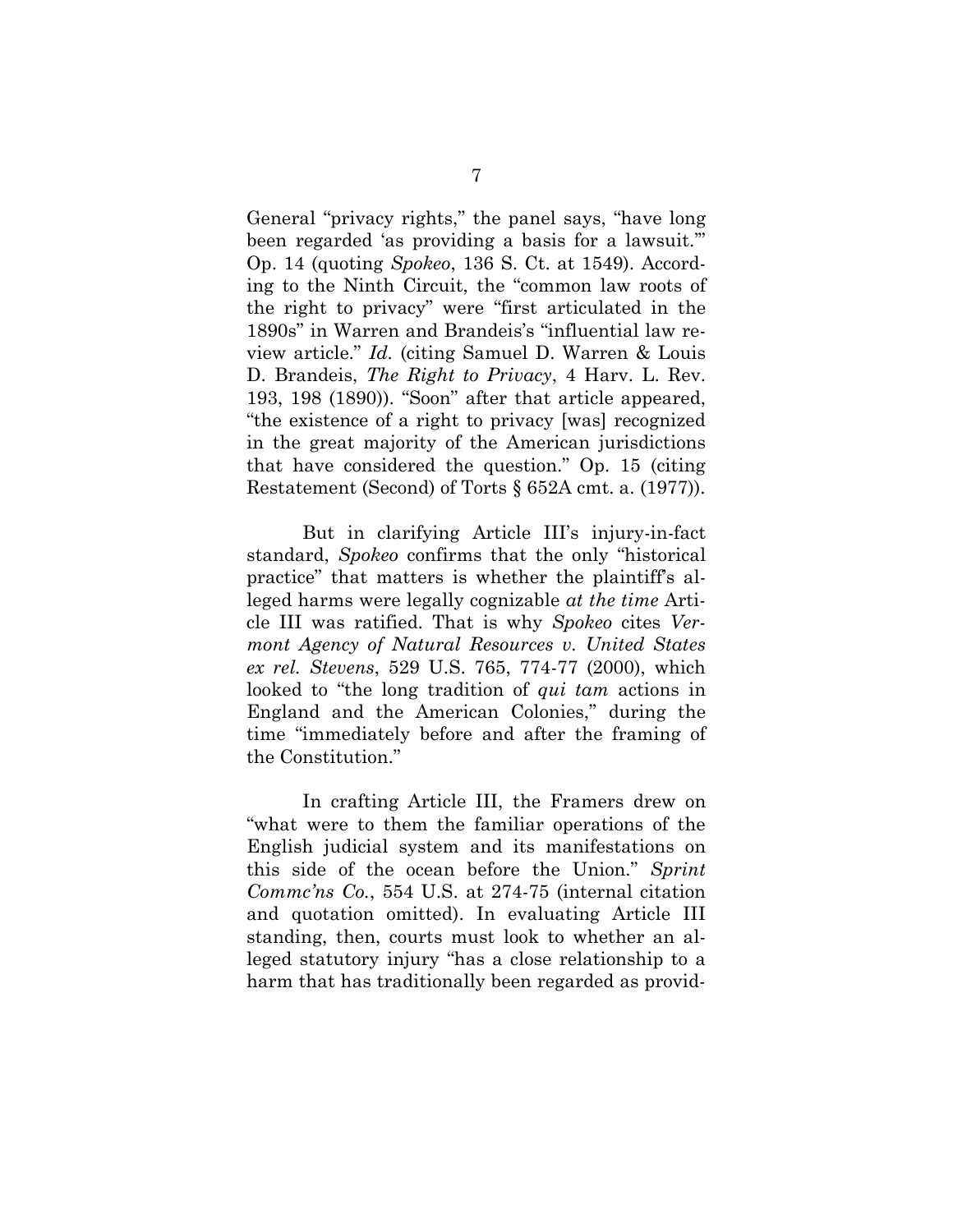ing a basis for a lawsuit in English or American courts." *Spokeo*, 136 S. Ct. at 1549.

A tort claim premised on the respondents' alleged privacy harms would have been unrecognizable to the Framers. "If one takes the time to dust off and read the rather colorful hodgepodge of English, Irish and American cases assembled by Warren and Brandeis, one is singularly impressed with the fact that a right to privacy clearly did not exist in any of those jurisdictions in the year 1890." Ken Gormley, *One Hundred Years of Privacy*, 1992 Wis. L. Rev. 1335, 1347 (1992). If anything, the suggestion that something like modern privacy rights existed at common law is "ambitiously *un*supported." *Id*. at 1336 (emphasis added).

Before 1890, "no English or American court had ever expressly recognized the existence of the right [to privacy]." Restatement (Second) of Torts § 652A cmt. a. (1977). As late as 1902, the New York Court of Appeals dismissed a complaint that sounded in a breach of the "so-called right of privacy." *Roberson v. Rochester Folding Box Co.*, 171 N.Y. 538, 544 (1902). Such a right, the court declared, had no "abiding place in our jurisprudence" and could be recognized only by "doing violence to settled principles of law." *Id*. at 556. And as recently as 2003, the House of Lords of the United Kingdom confirmed that no freestanding right to privacy exists under British common law. *See Wainright v. Home Office*, [2003] UKHL 53, [2004] A.C. 406 (appeal taken from Eng.) (U.K.).

Warren and Brandeis's case for "a right to be let alone," while "full of optimism," was "light on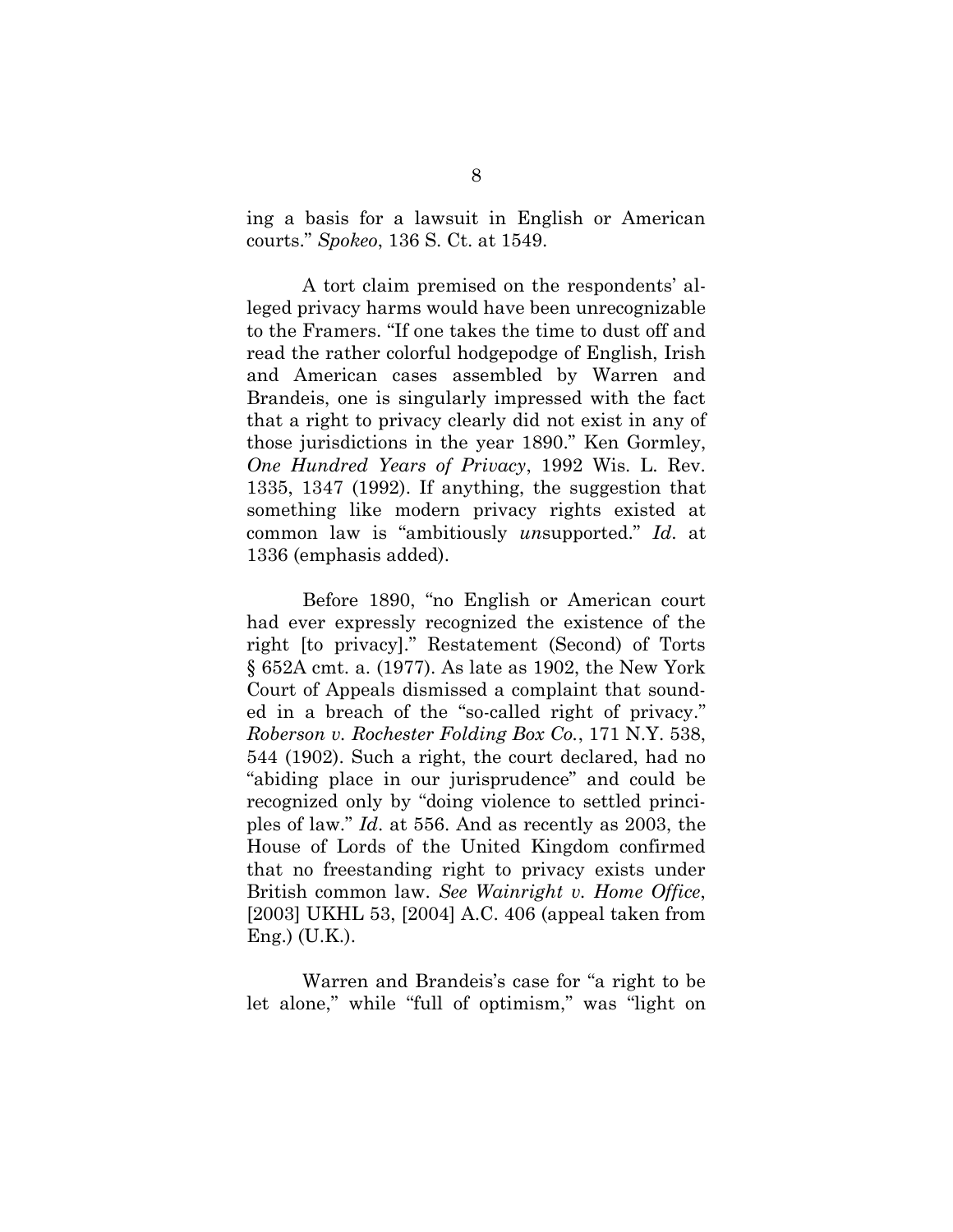hard precedent." Gormley, *supra*, at 1345. They "were not presenting a picture of the law as it was, but of the law as they believed (or hoped) it should be." *Id*. at 1348. And despite *The Right to Privacy*'s glowing critical reception, "the development of a privacy tort in the United States [after 1890] was anything but swift, organized, or universal in its acceptance." *Id*. at 1354.

Even Warren and Brandeis would not have recognized a privacy claim devoid of any actual harm. Above all, they urged greater privacy protections to alleviate "mental pain and distress" concrete harms "far greater than could be inflicted by mere bodily injury." Warren & Brandeis, *supra*, at 196. That is why "the extent of the protection accorded a privacy right" has always turned "on the degree of dissemination of the allegedly private fact." *DOJ v. Reporters Comm. for Freedom of Press*, 489 U.S. 749, 763 (1989).

Simply put, a "wide gap" exists between "the creation and retention" of "face templates" and "the privacy interest[s] protected by [the common law]." *Rivera v. Google*, 366 F. Supp. 3d 998 1007, 1012-13 (N.D. Ill. 2018) (dismissing an indistinguishable BIPA claim on standing grounds). True, even at common law, certain defamation torts were redressable by general damages. But such damages were available only if the plaintiff could prove some "special harm," *i.e.*, "harm of a material and generally of a pecuniary nature." 3 Restatement of Torts § 575 cmts. a & b (1938). The respondents here disclaim any of that. The decision below thus flouts the common law's understanding that "tort recovery requires not only wrongful act plus causation reaching to the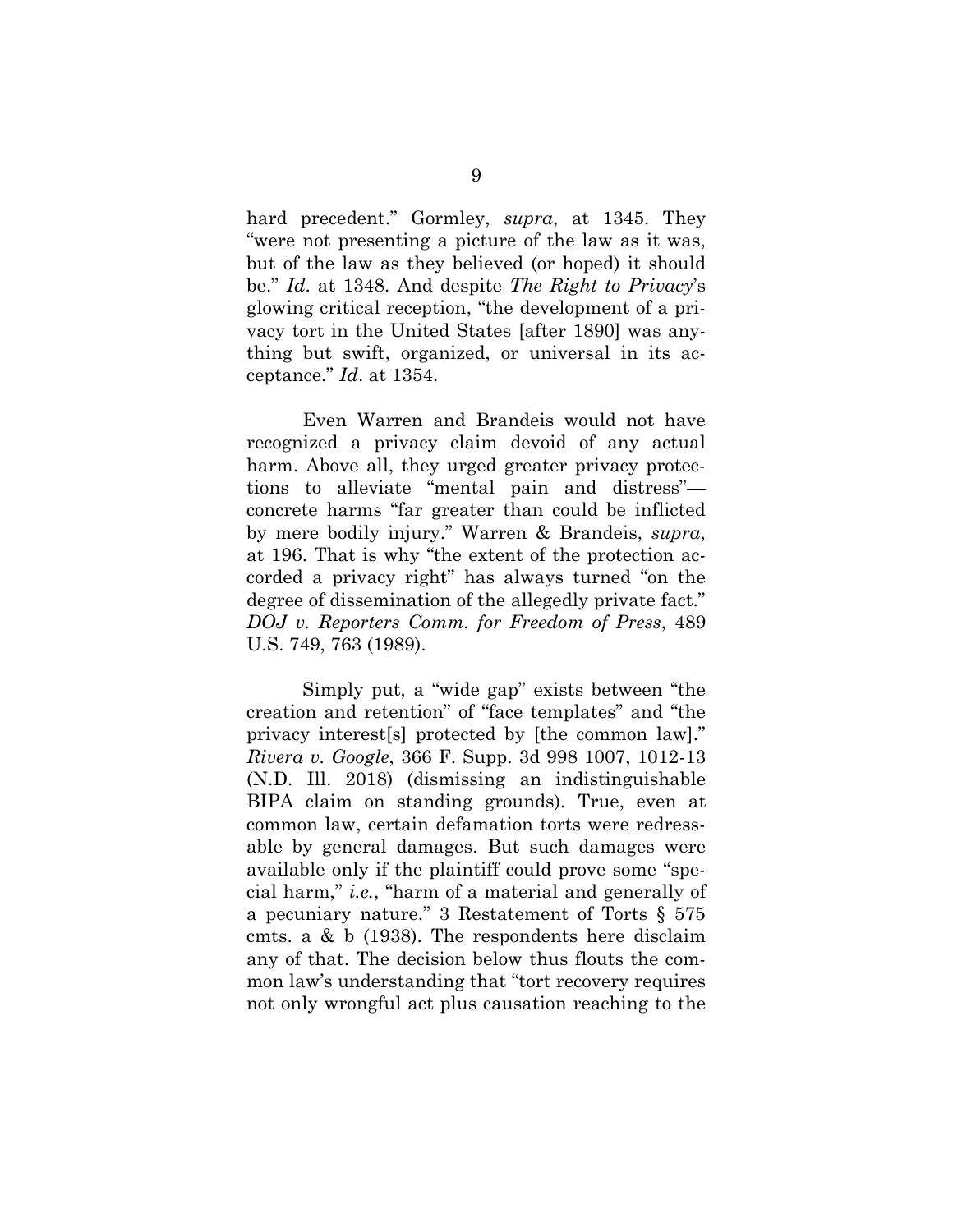plaintiff, but proof of harm for which damages can reasonably be assessed." *Doe v. Chao*, 540 U.S. 614, 621 (2004).

Rather than try to connect the harms cognizable under BIPA to the common law's requirement of "special harm," as *Spokeo* instructs, the panel instead turned to this Court's Fourth Amendment jurisprudence. But the Fourth Amendment's protection against "unreasonable searches and seizures" is a jarringly inapt analogy for BIPA's notice-andconsent provisions. Private companies like Facebook are not subject to the Fourth Amendment, whose "origin and history" confirm that it restrains only "the activities of sovereign authority." *Burdeau v. McDowell*, 256 U.S. 465, 475 (1921). And the Court has cautioned repeatedly against "stretch[ing] the Fourth Amendment beyond its words." *California v. Hodari D.*, 499 U.S. 621, 627 (1991).

In short, the Ninth Circuit's proclaimed "right not to be subject to the collection and use" of "biometric data," Pet. App. 21a, has no common-law analogue. Far from being steeped in the "historical practice" of Anglo-American courts, the panel's peculiar version of the right to privacy is "a fairly recent invention." Dorothy J. Glancy, *The Invention of the Right to Privacy*, 21 Arizona L. Rev. 1, 1 (1979). If left to stand, the decision below would render this Court's directive to compare a plaintiff's alleged harm with the "historical practice" of the common law all but meaningless in privacy cases.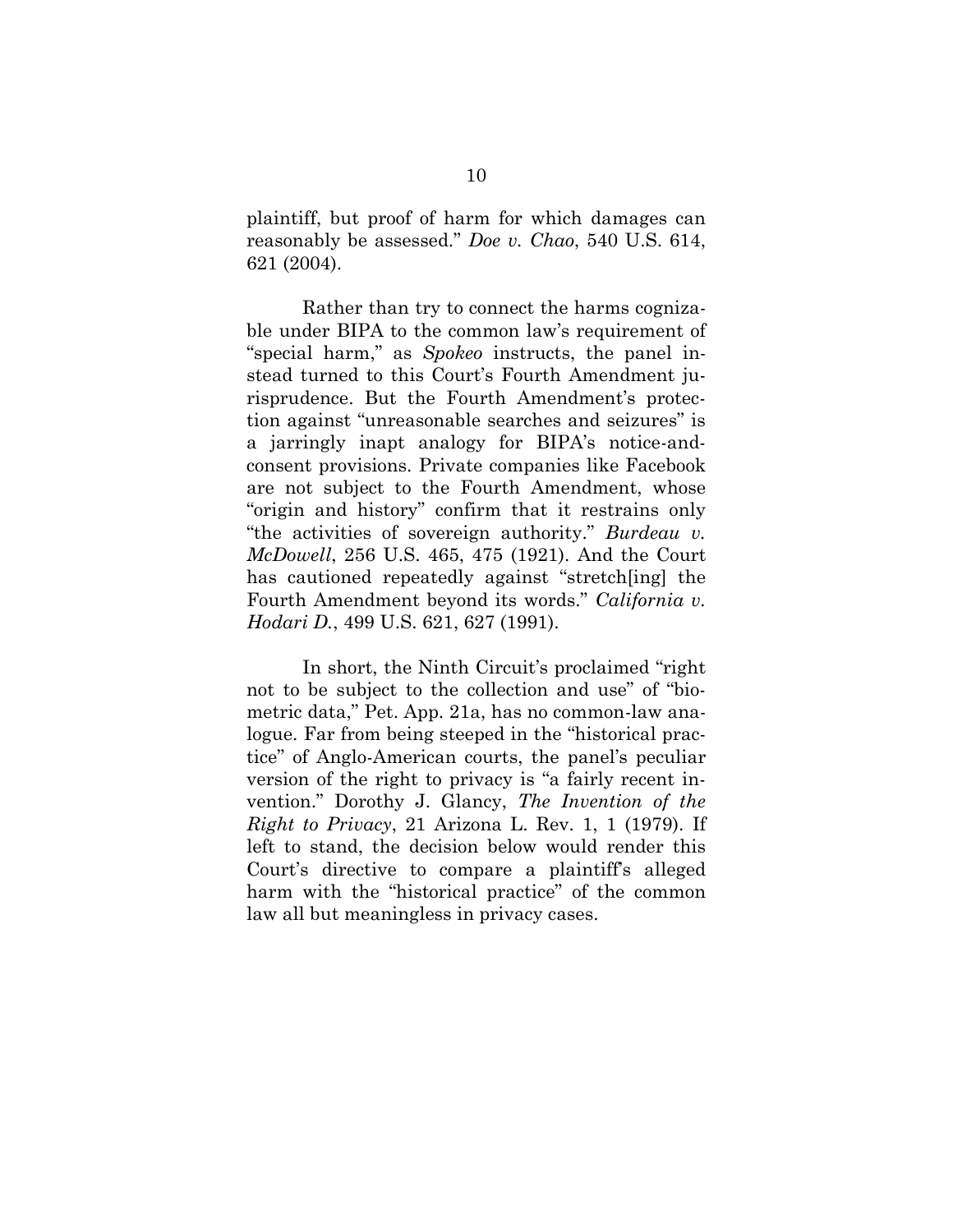### **II. REVIEW IS NEEDED TO STEM THE TIDE OF ABUSIVE CLASS ACTIONS INVITED BY THE DECISION BELOW.**

Beyond the constitutional infirmity, certifying a class whose members can prove no real-world injury (or a "certainly impeding" one) allows plaintiffs to avoid Rule 23's "stringent requirements for [class] certification." *Am. Express Co. v. Italian Colors Rest.*, 570 U.S. 228, 234 (2013). That is because a putative class whose members need not show any individualized facts to prove standing can more easily argue that injury and causation are capable of common proof under Rule 23. This is not only unfair to classaction defendants, but it corrodes the integrity of our civil-justice system.

In a normal consumer class action, class members have incurred actual damages in some small but identifiable amount, but they lack any incentive to sue individually to recover that amount. The class-action device offers a way of aggregating those claims and trying them together efficiently. But when, as here, no plaintiff claims any actual harm—pecuniary or otherwise—it "poses the risk of massive liability unmoored to actual injury." *Shady Grove Orthopedic Assocs., P.A. v. Allstate Ins. Co.*, 559 U.S. 393, 445 n.3 (2010).

The class-wide aggregation of no-harm statutory damages thus "distorts the purpose of both statutory damages and class actions." *Parker v. Time Warner Entm't Co.*, 331 F.3d 13, 22 (2d Cir. 2003). It is no mystery why this approach to civil justice has become increasingly common. "What makes these statutory damages class actions so attractive to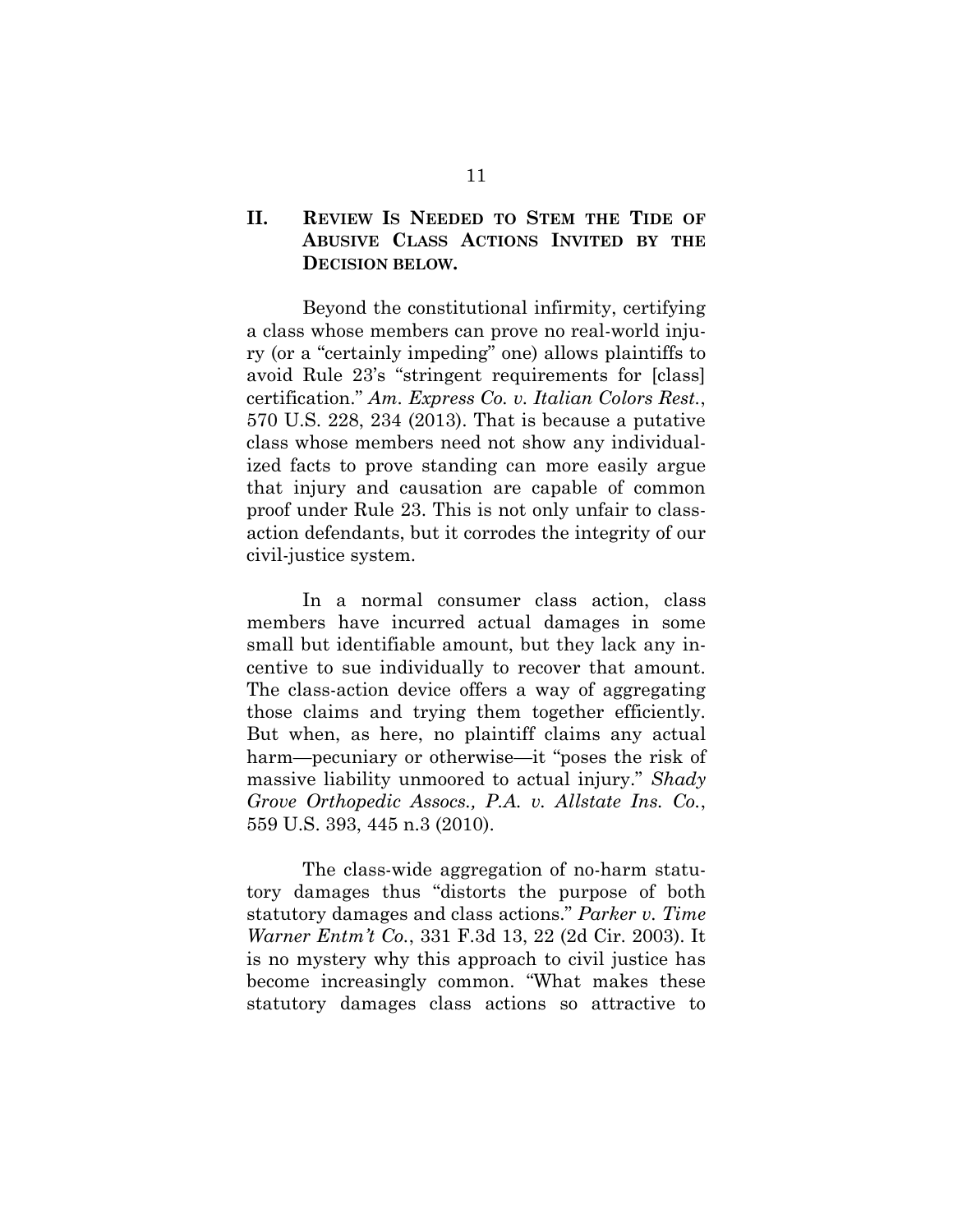plaintiffs' lawyers is simple mathematics: these suits multiply a minimum [\$1,000] statutory award (and potentially a maximum [\$5,000] award) by the number of individuals in a nationwide or statewide class." Shelia B. Scheuerman, *Due Process Forgotten: The Problem of Statutory Damages and Class Actions*, 74 Mo. L. Rev. 103, 114 (2009). In these cases, "plaintiffs' lawyers, not plaintiffs, receive a windfall because they receive a percentage of the statutory recovery fees multiplied by potentially thousands or millions of class members." Victor E. Schwartz & Cary Silverman, *Common-Sense Construction of Consumer Protection Acts*, 54 U. Kan. L. Rev. 1, 61 (2005).

Here the respondents seek to represent a class comprising at least six million Facebook users who claim statutory damages solely for a statutory injury. Under BIPA's statutory minimum of \$1,000 per class member, the certified class could produce a staggering \$6 billion award. The statutory maximum could yield a \$30 billion recovery. So massive a recovery would wipe out most American companies. According to Judge Marvin Frankel, the chief architect of Rule 23, such an award "would be a horrendous, possibly annihilating punishment, unrelated to any damage to the purported class or to any benefit to [the] defendant, for what is at most a technical and debatable violation." *Ratner v. Chem. Bank N.Y. Trust Co.*, 54 F.R.D. 412, 416 (S.D.N.Y. 1972).

No surprise, then, given the overwhelming pressure to settle, that so few defendants continue to litigate after a class is certified. "With vanishingly rare exception, class certification sets the litigation on a path toward resolution by way of settlement,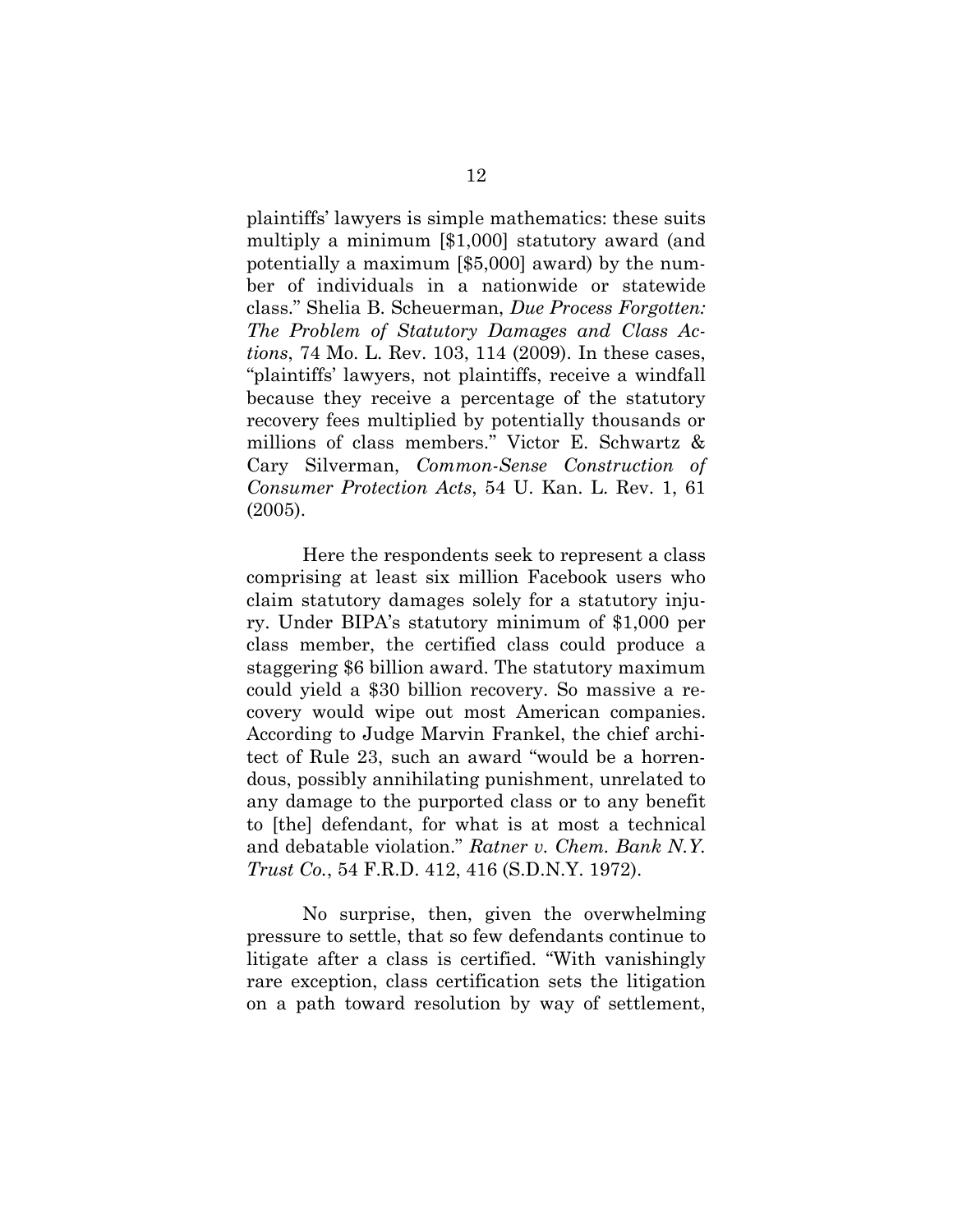not full-fledged testing of the plaintiffs' case by trial." Richard A. Nagareda, *Class Certification in the Age of Aggregate Proof*, 84 N.Y.U.L. Rev. 97, 99 (2009). In fact, only an estimated two percent of certified class actions ever go to trial. *See 2019 Carlton Fields Class Action Survey: Best Practices in Reducing Cost and Managing Risk in Class Action Litigation*, at 34 (2019) <https://classactionsurvey.com>.

This irresistible pressure to settle holds true even if the plaintiffs' claims lack merit. "[F]aced with even a small chance of a devastating loss, defendants will be pressured into settling questionable claims." *AT&T Mobility LLC v. Concepcion*, 563 U.S. 333, 350 (2011) (emphasizing the "risk of 'in terrorem' settlements that class actions entail"); *Shady Grove Orthopedic Assocs.*, 559 U.S. at 445 n.3 (Ginsberg, J., dissenting) ("A court's decision to certify a class \* \* \* places pressure on the defendant to settle even unmeritorious claims.").

In the end, a class action in which the plaintiffs need not show actual harm is a powerful cudgel for securing lucrative settlements. Few companies are prepared to roll the dice on incurring a \$30 billion judgment. While this hydraulic leverage to settle is calculated to extract windfalls from large companies like Facebook, small businesses are even more susceptible to *in terrorem* settlements. But a world in which companies feel obliged to settle even baseless claims would not only be bad for business, it would erode the American legal system. Justice is never served when the plaintiffs' payday does not reflect the likelihood that the plaintiff was harmed or that the defendant did anything wrong.